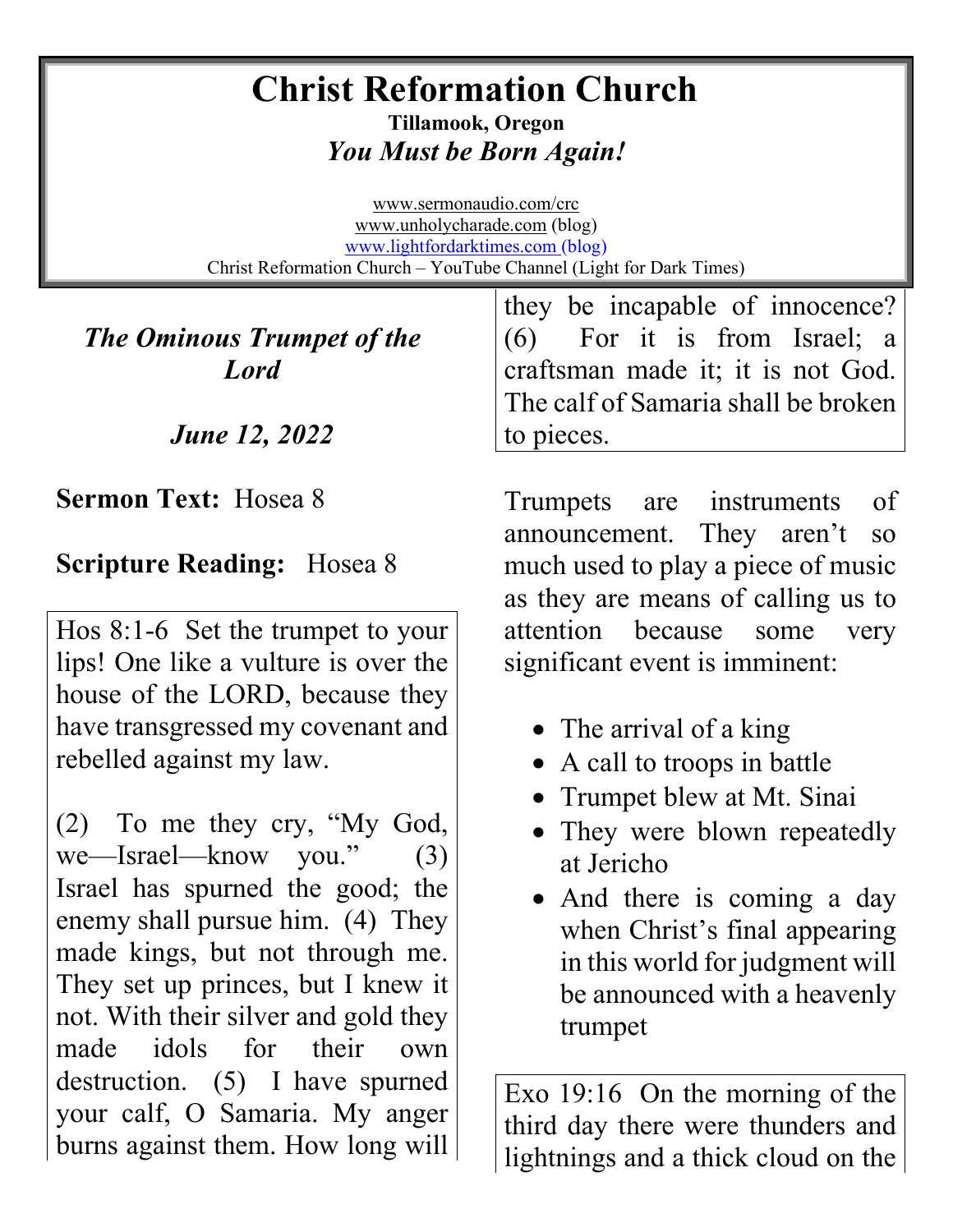mountain and a very loud trumpet blast, so that all the people in the camp trembled.

Num 29:1 "On the first day of the seventh month you shall have a holy convocation. You shall not do any ordinary work. It is a day for you to blow the trumpets,

Isa 18:3 All you inhabitants of the world, you who dwell on the earth, when a signal is raised on the mountains, look! When a trumpet is blown, hear!

1Th 4:16 For the Lord himself will descend from heaven with a cry of command, with the voice of an archangel, and with the sound of the trumpet of God. And the dead in Christ will rise first.

Rev 8:6 Now the seven angels who had the seven trumpets prepared to blow them.

 HOSEA, PART 12 PAGE 2 Rev 11:15 Then the seventh angel blew his trumpet, and there were loud voices in heaven, saying, "The kingdom of the world has become the kingdom of our Lord and of his Christ, and he shall reign forever

and ever."

Bugles sound the charge in a battle, they awaken the troops, they call all to attention when a soldier dies in battle. Trumpets are a kind of divine instrument to call everyone to stop what they are doing and give their full attention.

Joe 2:1 Blow a trumpet in Zion; sound an alarm on my holy mountain! Let all the inhabitants of the land tremble, for the day of the LORD is coming; it is near,

And that is what we have here in Hosea  $8-$ 

Hos 8:1 Set the trumpet to your lips! One like a vulture is over the house of the LORD, because they have transgressed my covenant and rebelled against my law.

Judgment was imminent because of Israel's rebellious wickedness in spite of all of the Lord's warnings.

Another picture of divine judgment here is "one like a vulture is over the house of the Lord." Often the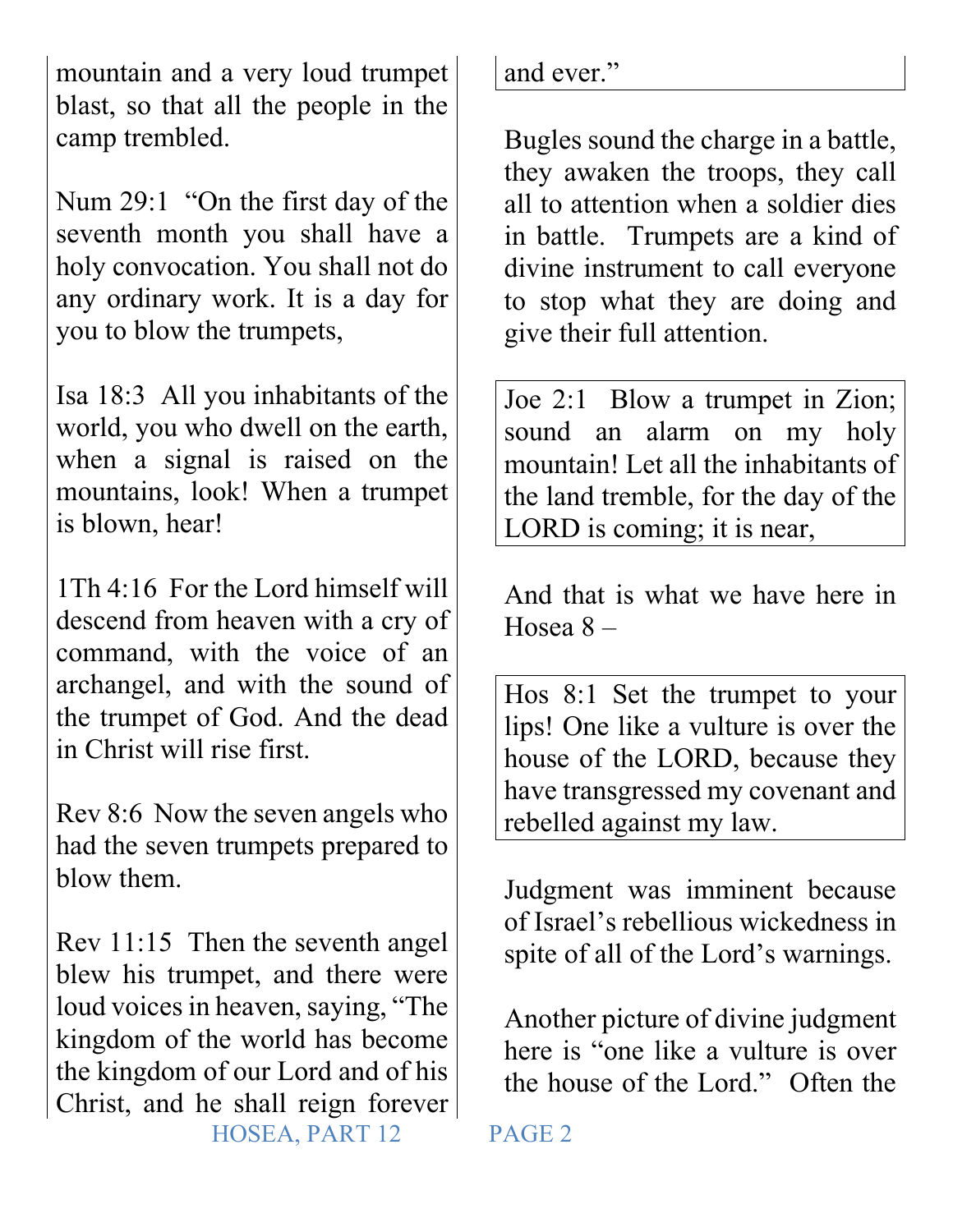vulture or eagle represents an enemy (like Assyria) swooping down to destroy.

Jer 4:13 Behold, he comes up like clouds; his chariots like the whirlwind; his horses are swifter than eagles— woe to us, for we are ruined!

Hab 1:8 Their horses are swifter than leopards, more fierce than the evening wolves; their horsemen press proudly on. Their horsemen come from afar; they fly like an eagle swift to devour.

Mat 24:27-28 For as the lightning comes from the east and shines as far as the west, so will be the coming of the Son of Man. (28) Wherever the corpse is, there the vultures will gather.

Vulture/Eagle are often used in such verses interchangeably. Notice here in Revelation that both of these images – trumpets and an eagle – are direct means of the Lord announcing His imminent judgment upon the wicked:

Rev 8:13 Then I looked, and I heard an eagle crying with a loud voice as it flew directly overhead, "Woe, woe, woe to those who dwell on the earth, at the blasts of the other trumpets that the three angels are about to blow!"

One day the Lord's trumpet is going to blow a final time in this wicked world. *Once it is sounded, it will be too late for repentance.*  Too late. The attention of every single person will be instantly called away from whatever they are doing. All will be eclipsed by the sound of that trumpet and nothing else will matter.

And it will not matter if people try to name-drop with the Lord. It will do them no good:

Hos 8:2 To me they cry, "My God, we—Israel—know you."

"But Lord, we know you. We have been baptized. Surely You know us." This is what Hosea's countrymen had been doing for a long, long time. Pretending. Giving only lip service to the Lord but in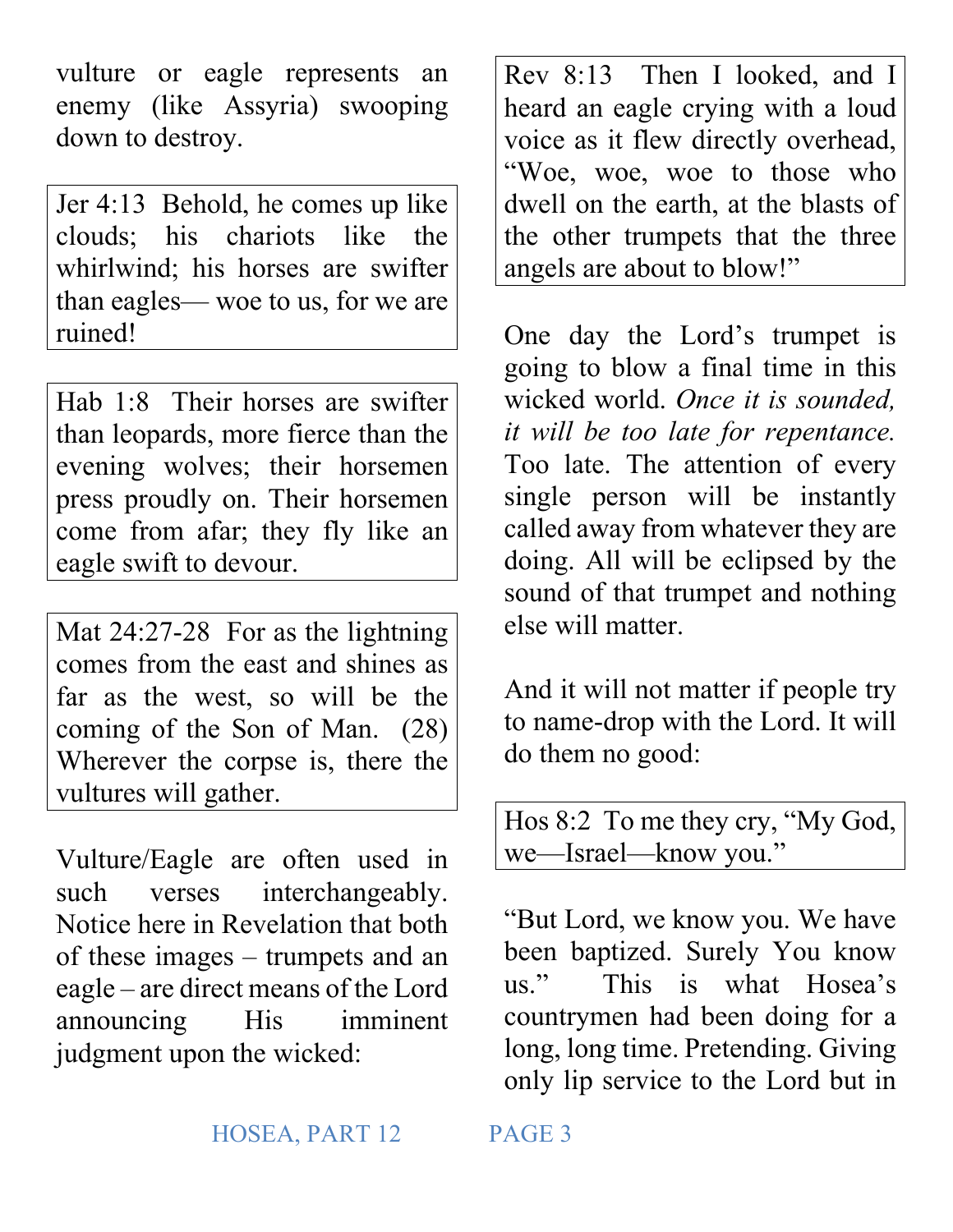fact loving and serving their idols and pursuing their own evil sins. The world is still full of such people. They are called "nominal" Christians. Christian in name only. Their religion is *formal* – only one of forms, of outward show. But their heart is unchanged and evil.

Hos 8:3-6 Israel has spurned the good; the enemy shall pursue him. (4) They made kings, but not through me. They set up princes, but I knew it not. With their silver and gold they made idols for their own destruction. (5) I have spurned your calf, O Samaria. My anger burns against them. How long will they be incapable of innocence? (6) For it is from Israel; a craftsman made it; it is not God. The calf of Samaria shall be broken to pieces.

The Lord here exposes their sin. They claim to know the Lord, to be His people  $-$  and yet, they have rejected Him. Instead of submitting to Him, they have set up their own kings. Jeroboam led the 10 tribes away from Judah and from the Davidic dynasty ordained by the

Lord, crowning himself king. And if that were not enough, they set up their own "tabernacle" at Samaria and put a gold calf in it to worship.

1Ki 12:25-31 Then Jeroboam built Shechem in the hill country of Ephraim and lived there. And he went out from there and built Penuel. (26) And Jeroboam said in his heart, "Now the kingdom will turn back to the house of David. (27) If this people go up to offer sacrifices in the temple of the LORD at Jerusalem, then the heart of this people will turn again to their lord, to Rehoboam king of Judah, and they will kill me and return to Rehoboam king of Judah." (28) So the king took counsel and made two calves of gold. And he said to the people, "You have gone up to Jerusalem long enough. Behold your gods, O Israel, who brought you up out of the land of Egypt." (29) And he set one in Bethel, and the other he put in Dan. (30) Then this thing became a sin, for the people went as far as Dan to be before one. (31) He also made temples on high places and appointed priests from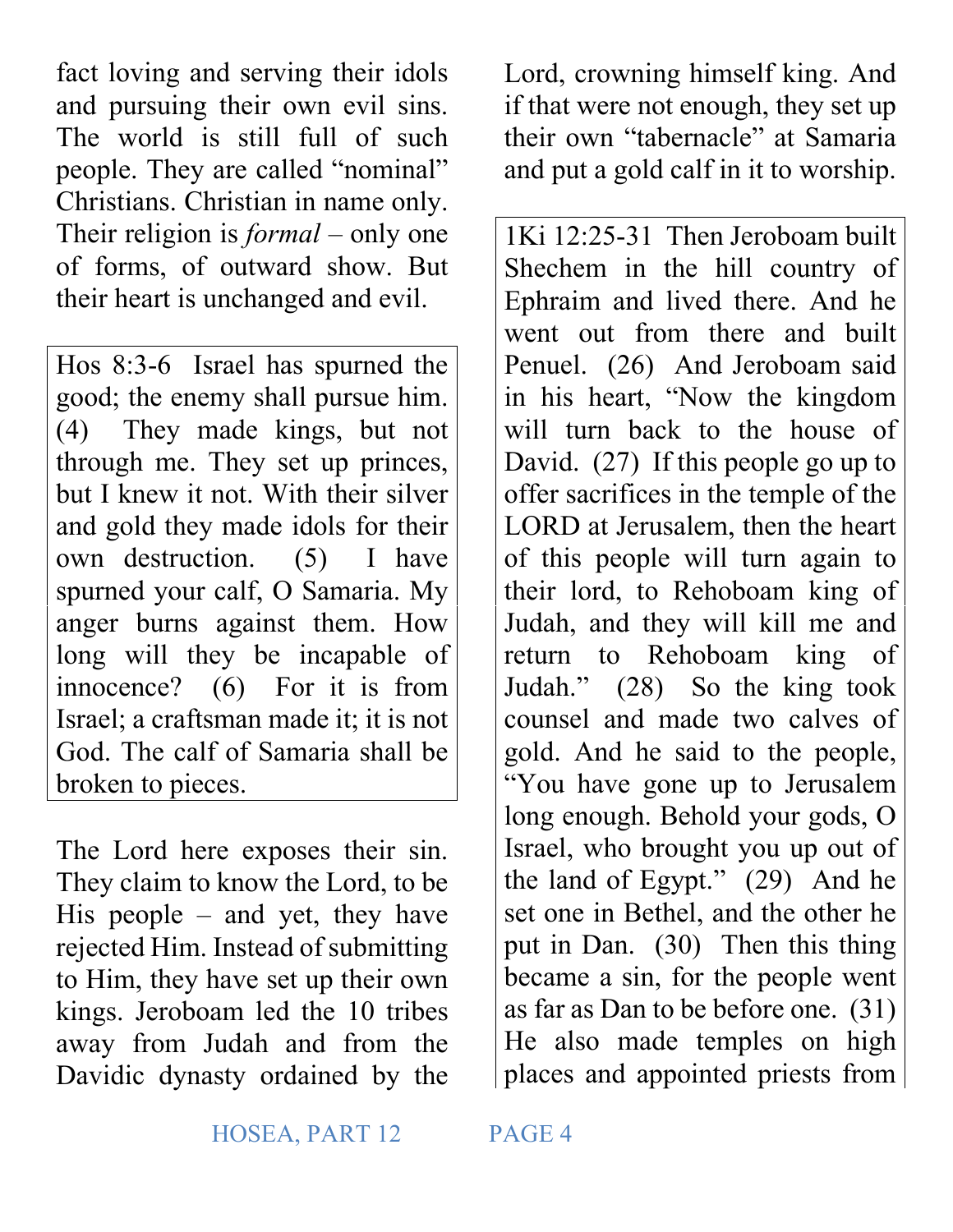among all the people, who were not of the Levites.

*The calf of Samaria will be broken to pieces.* 

Listen to J.C. Ryle as he writes about this very trap of *formalism* or *nominalism.*

Look for example at those thousands of people whose whole religion seems to consist in keeping religious ceremonies and ordinances. They regularly attend public worship. They regularly go to the Lord's Table. But they never get any further. They know nothing of true heartfelt Christianity.

They are not familiar with the Scriptures, and take no delight in reading them. They do not separate themselves from the ways of the world. They draw no distinction between godliness and ungodliness in their friendships, or matrimonial alliances. They care little or nothing about the distinctive doctrines of the Gospel. They appear utterly indifferent as to what they hear preached. You may be in their presence for weeks, and from what you hear or see on any week day, you might easily assume they were atheists.

What can be said about these people? They clearly profess to be Christians; and yet there is neither heart nor life in their Christianity. There is but one thing to be said about them--they are formal Christians. Their religion is only a FORM.

Look in another direction at those hundreds of people whose religion seems to consist of a lot of talk and profession. They know the theory of the Gospel with their heads and profess to delight in Evangelical doctrine. They can say a lot about the "soundness" of their own views, and the "ignorance" of all who disagree with them. But they never get any further!

When you examine their inner lives you find that they know nothing of practical godliness. They are neither truthful, nor loving, nor humble, nor honest, nor kind, nor gentle, nor giving, nor honorable. What shall we say of these people?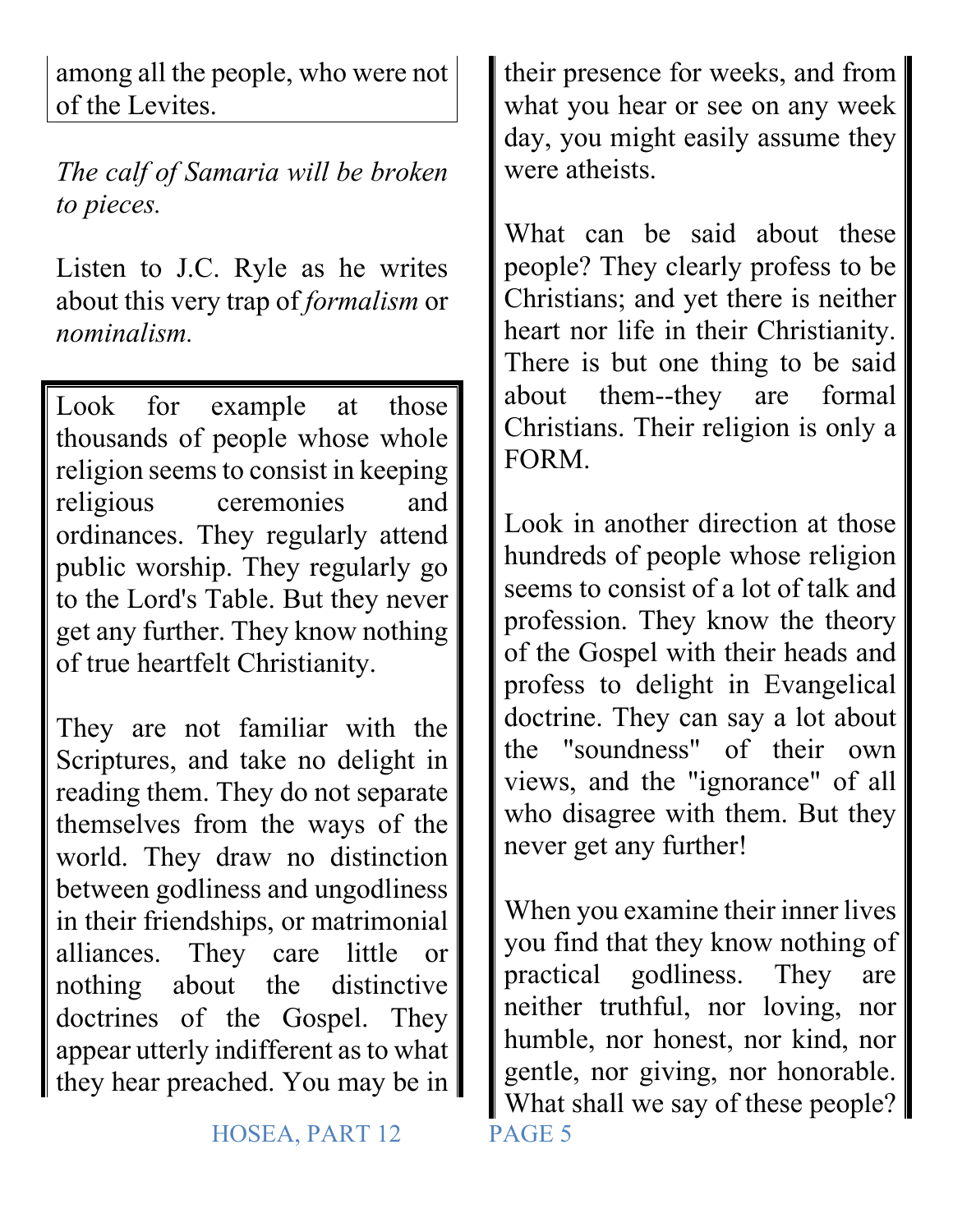They claim to be Christians, and yet there is neither substance nor fruit in their Christianity. There is but one thing to be said--They are formal Christians. Their religion is only an empty FORM.

Such is the formal religion against which I wish to raise a warning voice this day. Here is the rock on which multitudes of people from every part of the world are making catastrophic shipwreck of their souls. One of the wickedest things that was ever said was this: "Don't worry about your religion, but only the appearance of it." Such notions are from the earth. No, rather they are from beneath the earth: they smell of the pit. Beware of them, and stand on your guard.

 HOSEA, PART 12 PAGE 6 If there is anything about which the Scripture speaks expressly, it is the sin and uselessness of FORMALISM. Listen to what Paul tells the Romans: "A man is not a Jew if he is only one outwardly, nor is circumcision merely outward and physical" (Romans 2:28). These are strong words indeed! A man might be a son of Abraham according to the flesh--a member

of one of the twelve tribes- circumcised the eighth day--a keeper of all the feasts--a regular worshipper in the temple--and yet in God's sight not be a Jew! In the same way, a man may be a Christian by outward profession--a member of a Christian Church- baptized with Christian baptism- faithful in receiving the Lord's Supper--and yet in God's sight, not a Christian at all.

Ryle, J.C.. Practical Religion (Kindle Locations 4015-4039). Kindle Edition.

And so it was with Hosea's fellow Israelites.

Hos 8:2 To me they cry, "My God, we—Israel—know you."

But He will say to them, *I never knew you.*

## **Sowing and Reaping: Nothing**

Hos 8:7-8 For they sow the wind, and they shall reap the whirlwind. The standing grain has no heads; it shall yield no flour; if it were to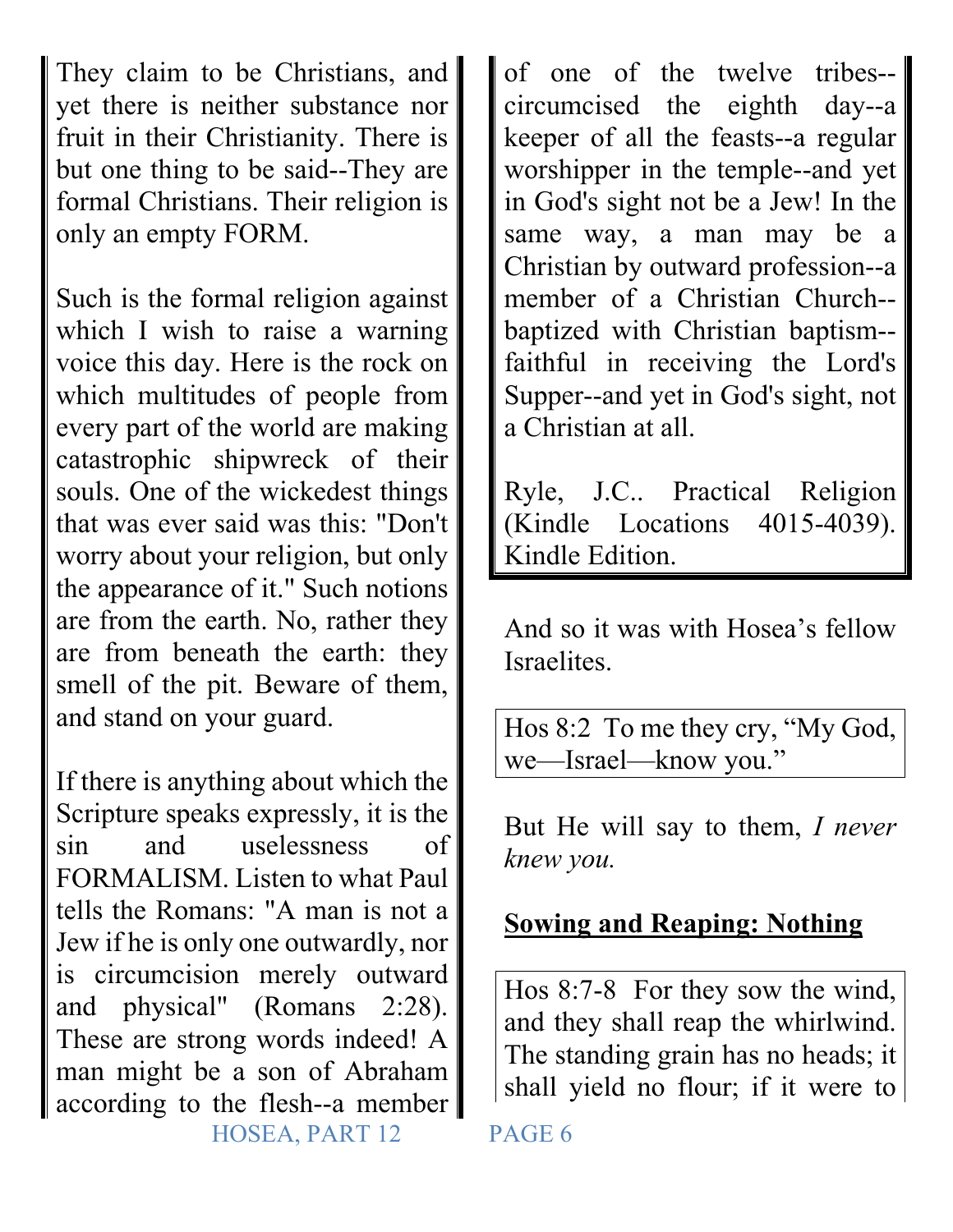yield, strangers would devour it. (8) Israel is swallowed up; already they are among the nations as a useless vessel.

What does it mean to "sow to the wind and reap the whirlwind"? Here is an excellent answer:

[Hosea 8:7](https://biblia.com/bible/esv/Hos%208.7) makes the enigmatic statement, "For they sow the wind, and they shall reap the whirlwind." This proverb is known in modern times for its use in military speeches and as a title for a science fiction novel. What did Hosea mean?

 HOSEA, PART 12 PAGE 7 The proverb uses an illustration gleaned from the agricultural process of sowing and reaping. A farmer would sow seed. Of course, the type of seed he planted determined the type of plant that would grow and be harvested. This is the principle of duplication. In [Hosea 8:7,](https://biblia.com/bible/esv/Hos%208.7) God says that Israel had planted wind and would harvest a whirlwind. Taking the "wind" to mean something worthless and foolish (see [Job 7:7;](https://biblia.com/bible/esv/Job%207.7) [Proverbs 11:29;](https://biblia.com/bible/esv/Prov%2011.29) and [Ecclesiastes 1:14,](https://biblia.com/bible/esv/Eccles%201.14) [17\)](https://biblia.com/bible/esv/Ecclesiastes%201.17), we can surmise that Israel's foolishness in

the past would result in a veritable storm of consequence. Indeed, in the previous verses, Hosea decries Israel's idolatry (verses 4-6). Their foolish pursuit of false gods would reap a severe judgment from the Lord.

Also at work in the proverb is the principle of multiplication: a farmer may plant one kernel of corn, but he will reap much more than that—a whole ear. In the same way, Israel's sin of idolatry would bring forth an amplified consequence that would sweep them all away.

The rest of verse 7 notes the results of this "whirlwind" of judgment: "The standing grain has no heads; it shall yield no flour; if it were to yield, strangers would devour it." So, the crop would yield nothing. Outsiders would steal anything that did happen to grow. Israel would have understood Hosea's words well. A poor or stolen crop would be devastating. Here, God is warning His people that their idolatry would lead to ruin. [gotquestions.org]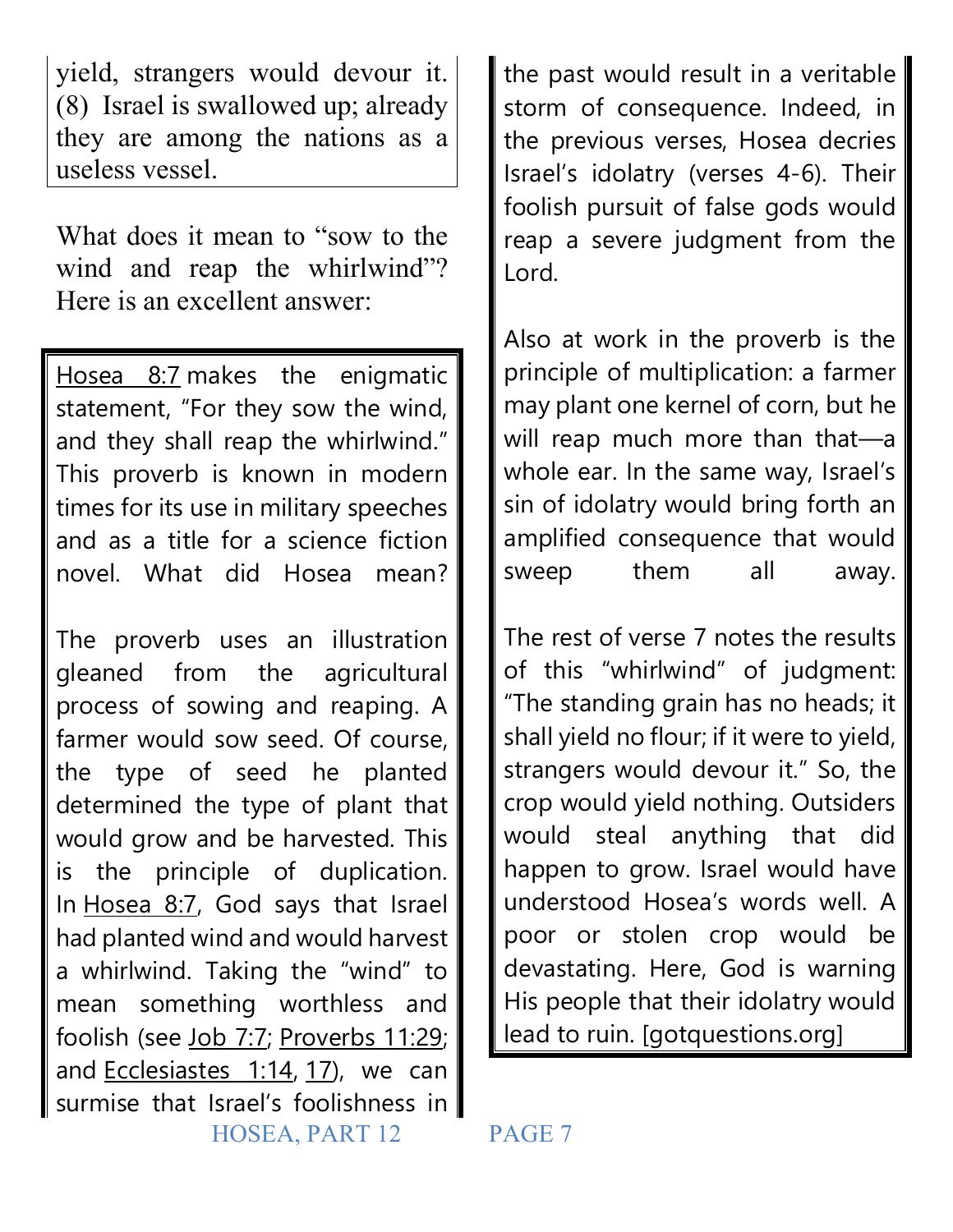The Lord, in other words, repays with interest -whether for evil or for good. *Formalist religion is a worthless vessel.* It does no good and actually tremendous harm to the nations. It is hypocrisy that even the pagan peoples see.

Rom 2:24 For, as it is written, "The name of God is blasphemed among the Gentiles because of you."

### **Turning to the World Instead of Calling Upon the Lord**

Hos 8:9-10 For they have gone up to Assyria, a wild donkey wandering alone; Ephraim has hired lovers. (10) Though they hire allies among the nations, I will soon gather them up. And the king and princes shall soon writhe because of the tribute.

*Faith.* A sure mark of people who truly do know the Lord is *faith.* And that faith is always faith *that is placed in Him.* To put our faith in something or someone else is *idolatry.* 

The Israelites had repeatedly chosen to put their trust for deliverance in the godless nations – Assyria, Egypt, Babylon. You have it repeatedly in Scripture:

Hos 12:1 Ephraim feeds on the wind and pursues the east wind all day long; they multiply falsehood and violence; they make a covenant with Assyria, and oil is carried to Egypt.

Isa 30:1-2 "Ah, stubborn children," declares the LORD, "who carry out a plan, but not mine, and who make an alliance, but not of my Spirit, that they may add sin to sin; (2) who set out to go down to Egypt, without asking for my direction, to take refuge in the protection of Pharaoh and to seek shelter in the shadow of Egypt!

Right now we see it again in our own nation. Our president is going to nations and dictators who spurn the Lord and asking them for help! There is no prayer to the Lord for His help and direction. None. For all the evils we see in our nation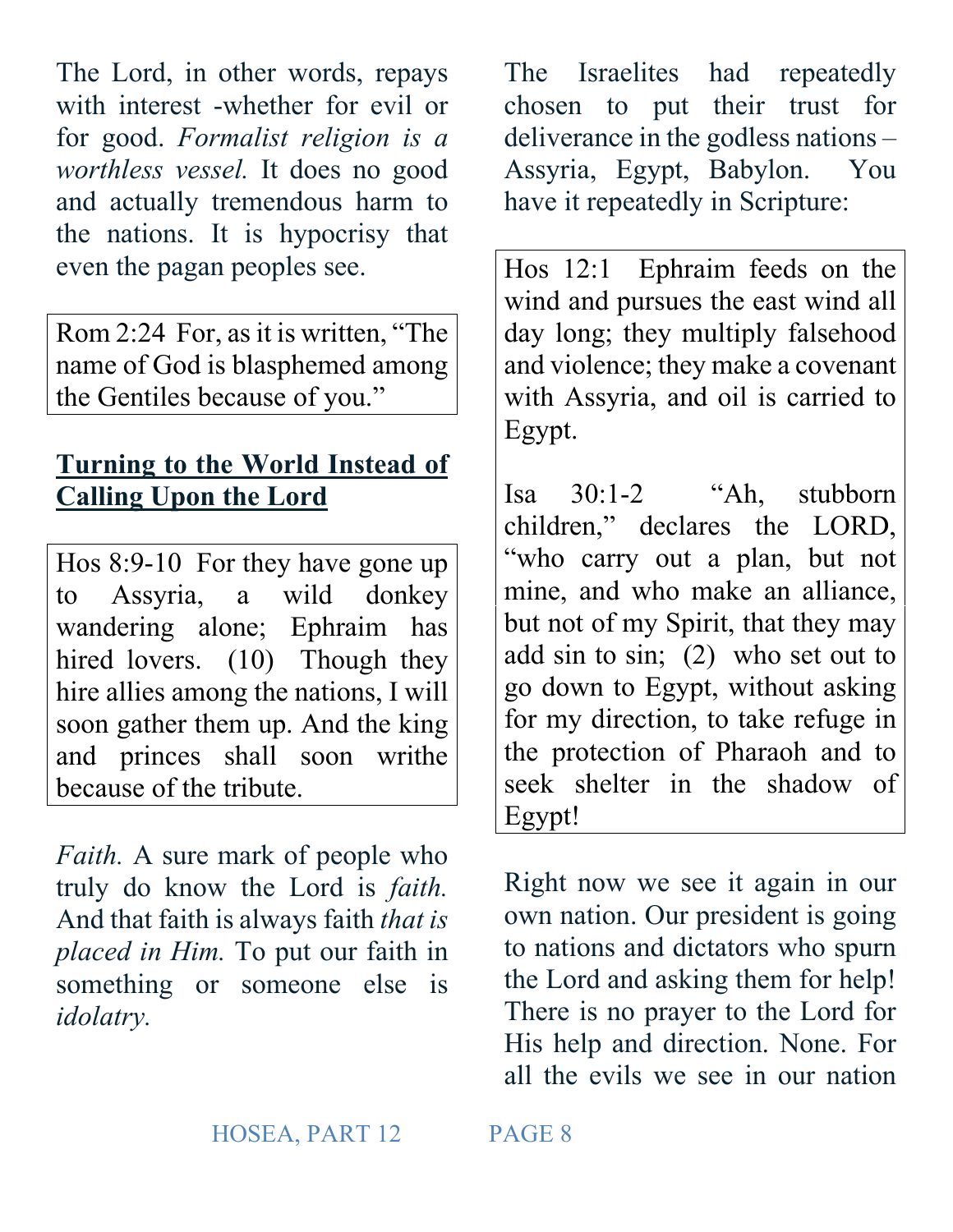today, (and which are the Lord's judgment upon us), we still see a stubborn refusal to turn from wickedness and call on the Lord, putting our trust in Him.

Isa 31:1-3 Woe to those who go down to Egypt for help and rely on horses, who trust in chariots because they are many and in horsemen because they are very strong, but do not look to the Holy One of Israel or consult the LORD! (2) And yet he is wise and brings disaster; he does not call back his words, but will arise against the house of the evildoers and against the helpers of those who work iniquity. (3) The Egyptians are man, and not God, and their horses are flesh, and not spirit. When the LORD stretches out his hand, the helper will stumble, and he who is helped will fall, and they will all perish together.

*It is a great sin for a nation or for an individual to turn to the world, to enter into covenants with the wicked, looking to them for deliverance instead of putting their trust in the Lord.* 

Let's apply this individually. Let's come back to this matter of *faith.*  Just who or what are we trusting in for blessing and help? Think on this carefully because *that which we place our faith and trust in is either the living and true God, or an idol.* 

Heb 11:6 And without faith it is impossible to please him, for whoever would draw near to God must believe that he exists and that he rewards those who seek him.

2Co 5:7 for we walk by faith, not by sight.

Sight will lead us to trust in this world for deliverance and salvation. Faith – genuine faith leads us to trust in the Lord. Sight will lead us to make alliances with the godless. Faith actually does practice, *in God we trust.*

*To refuse to call upon the Lord for His help and instead to turn to the world for rescue is a great sin and brings judgment, not blessing.*

Psa 33:16-17 The king is not saved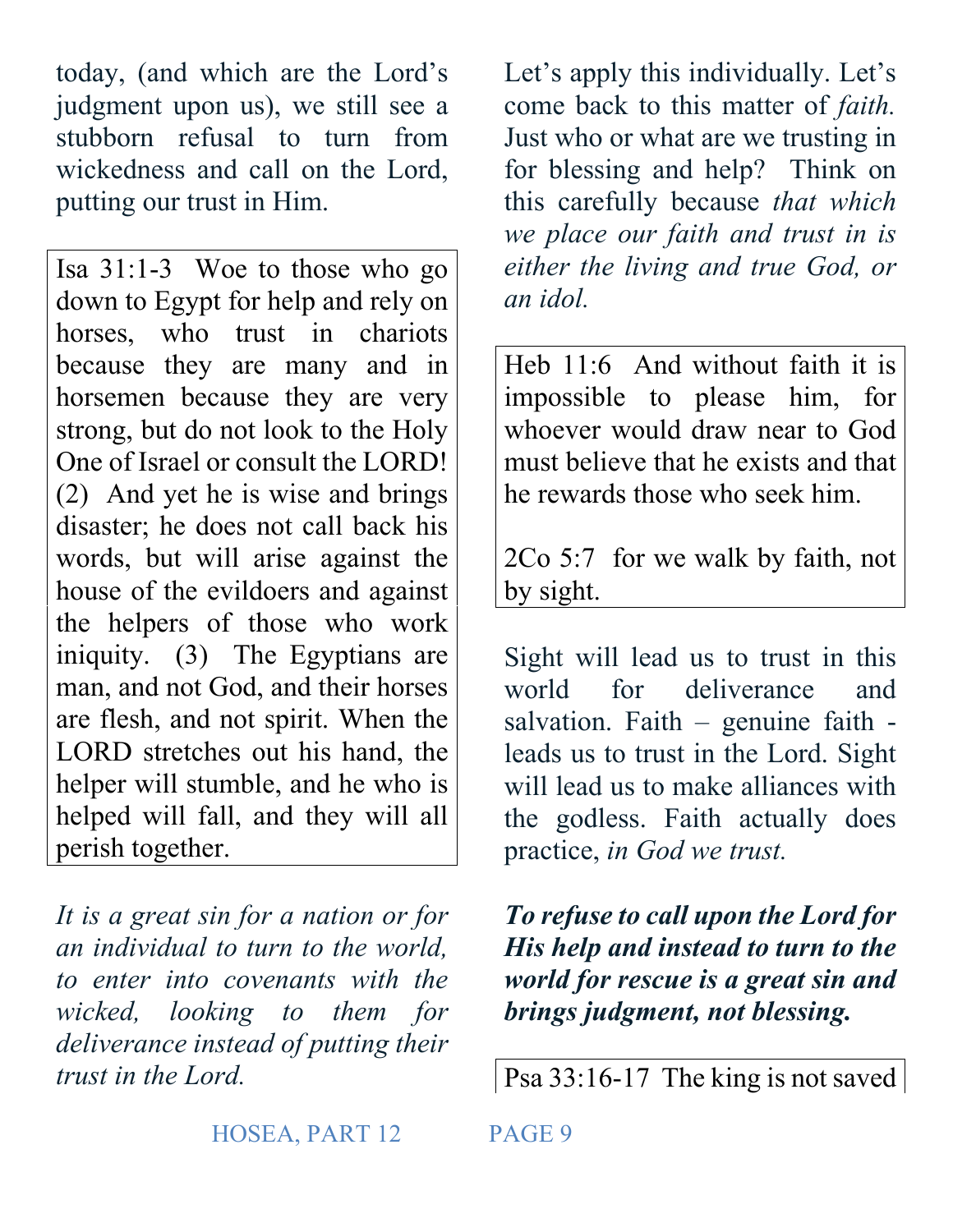by his great army; a warrior is not delivered by his great strength. (17) The war horse is a false hope for salvation, and by its great might it cannot rescue.

# **Walking by Sight Results in Spiritual Blindness**

Finally then, look at these last verses of this chapter:

Hos 8:11-14 Because Ephraim has multiplied altars for sinning, they have become to him altars for sinning.

(12) Were I to write for him my laws by the ten thousands, they would be regarded as a strange thing.

(13) As for my sacrificial offerings, they sacrifice meat and eat it, but the LORD does not accept them. Now he will remember their iniquity and punish their sins; they shall return to Egypt. (14) For Israel has forgotten his Maker and built palaces, and Judah has multiplied fortified cities; so I will send a fire

upon his cities, and it shall devour her strongholds.

We see here that the Israelites multiplied their idolatrous worship sites throughout the land. Their religion had become sin. It paraded as worship of Yahweh but in fact was idious to Him. Each time they gathered to offer sacrifices, it was sin.

Isa 1:11-15 "What to me is the multitude of your sacrifices? says the LORD; I have had enough of burnt offerings of rams and the fat of well-fed beasts; I do not delight in the blood of bulls, or of lambs, or of goats. (12) "When you come to appear before me, who has required of you this trampling of my courts?

(13) Bring no more vain offerings; incense is an abomination to me. New moon and Sabbath and the calling of convocations— I cannot endure iniquity and solemn assembly. (14) Your new moons and your appointed feasts my soul hates; they have become a burden to me; I am weary of bearing them.